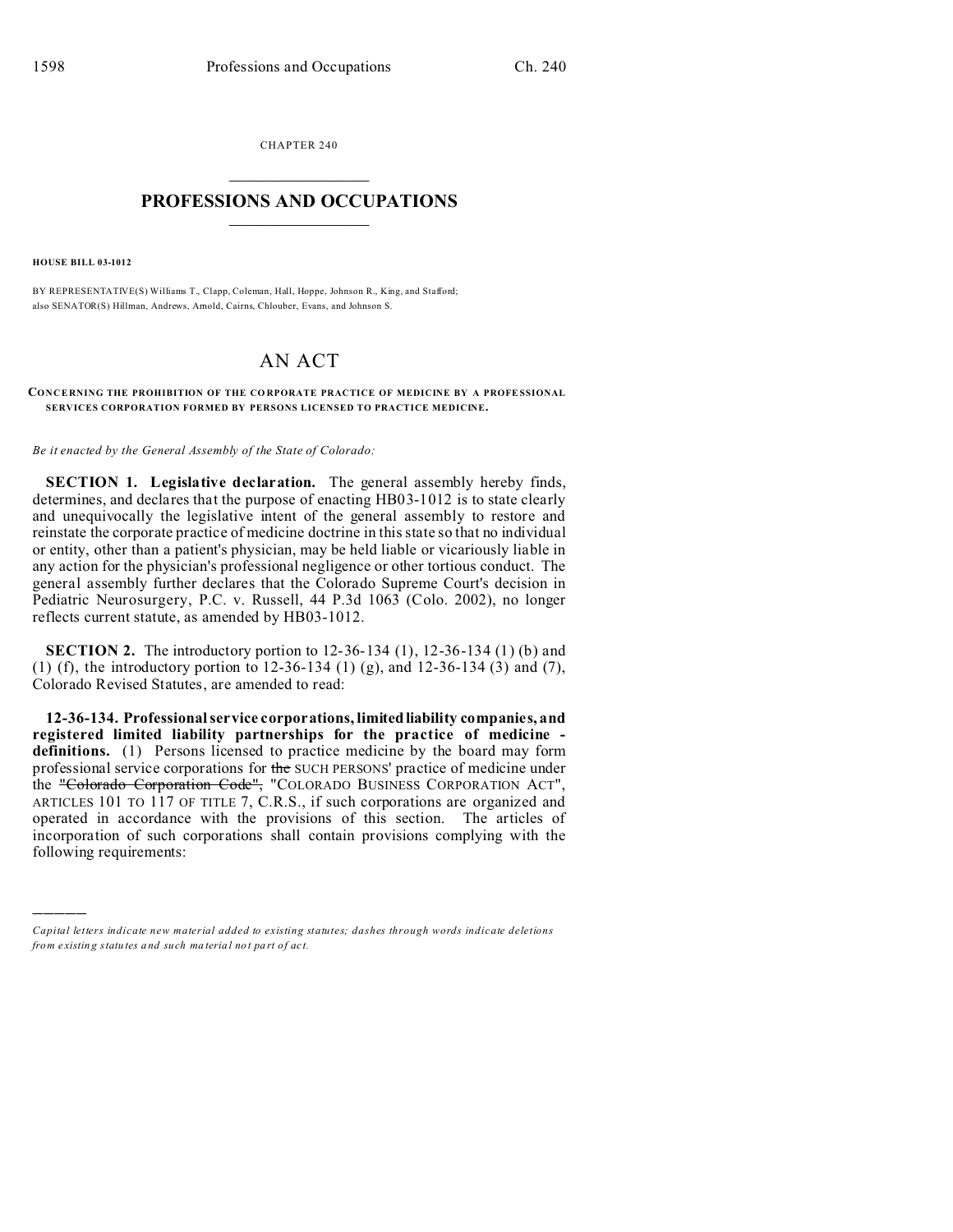(b) The corporation shall be organized solely for the purposes of conducting the practice of medicine only through persons licensed by the board to practice medicine in the state of Colorado PURPOSE OF PERMITTING INDIVIDUALS TO CONDUCT THE PRACTICE OF MEDICINE THROUGH A CORPORATE ENTITY, SO LONG AS ALL THE INDIVIDUALS ARE ACTIVELY LICENSED BY THE BOARD TO PRACTICE MEDICINE IN THE STATE OF COLORADO.

(f) The president shall be a shareholder and a director and, to the extent possible, all other directors and officers shall be persons having the qualifications described in paragraph (d) of this subsection (1). Lay directors and officers shall not exercise any authority whatsoever over **professional matters** THE INDEPENDENT MEDICAL JUDGMENT OF PERSONS LICENSED BY THE BOARD TO PRACTICE MEDICINE IN THIS STATE. Notwithstanding sections 7-108-103 to 7-108-106, C.R.S., relating to the terms of office and classification of directors, a professional service corporation for the practice of medicine may provide in the articles of incorporation or the bylaws that the directors may have terms of office of up to six years and that the directors may be divided into either two or three classes, each class to be as nearly equal in number as possible, with the terms of each class staggered to provide for the periodic, but not LESS THAN annual, election of less than all the directors. NOTHING IN THIS ARTICLE SHALL BE CONSTRUED TO CAUSE A PROFESSIONAL SERVICE CORPORATION TO BE VICARIOUSLY LIABLE TO A PATIENT OR THIRD PERSON FOR THE PROFESSIONAL NEGLIGENCE OR OTHER TORTIOUS CONDUCT OF A PHYSICIAN WHO IS A SHAREHOLDER OR EMPLOYEE OF A PROFESSIONAL SERVICE CORPORATION.

(g) The articles of incorporation shall provide and all shareholders of the corporation shall agree that all shareholders of the corporation shall be jointly and severally liable for all acts, errors, and omissions of the employees of the corporation or that all shareholders of the corporation shall be jointly and severally liable for all acts, errors, and omissions of the employees of the corporation except during periods of time when each person licensed by the board to practice medicine in Colorado who is a shareholder or any employee of the corporation has a professional liability policy insuring himself OR HERSELF and all employees who are not licensed to practice medicine who act at his OR HER direction in the amount of fifty thousand dollars for each claim and an aggregate top limit of liability per year for all claims of one hundred fifty thousand dollars or the corporation maintains in good standing professional liability insurance which shall meet the following minimum standards:

(3) The corporation shall do nothing which, if done by a person licensed to practice medicine in the state of Colorado employed by it, would violate the standards of professional conduct as provided for in section 12-36-117. Any violation by the corporation of this section shall be grounds for the board to terminate or suspend its right to practice medicine THE PERSON OR PERSONS RESPONSIBLE FOR THE VIOLATION FROM THE PRACTICE OF MEDICINE.

 $(7)$  (a) Except as provided in this section, Corporations shall not practice medicine. NOTHING IN THIS SECTION SHALL BE CONSTRUED TO ABROGATE A CAUSE OF ACTION AGAINST A PROFESSIONAL CORPORATION FOR ITS INDEPENDENT ACTS OF NEGLIGENCE.

(b) Employment of a physician in accordance with section 25-3-103.7, C.R.S., shall not be considered the corporate practice of medicine.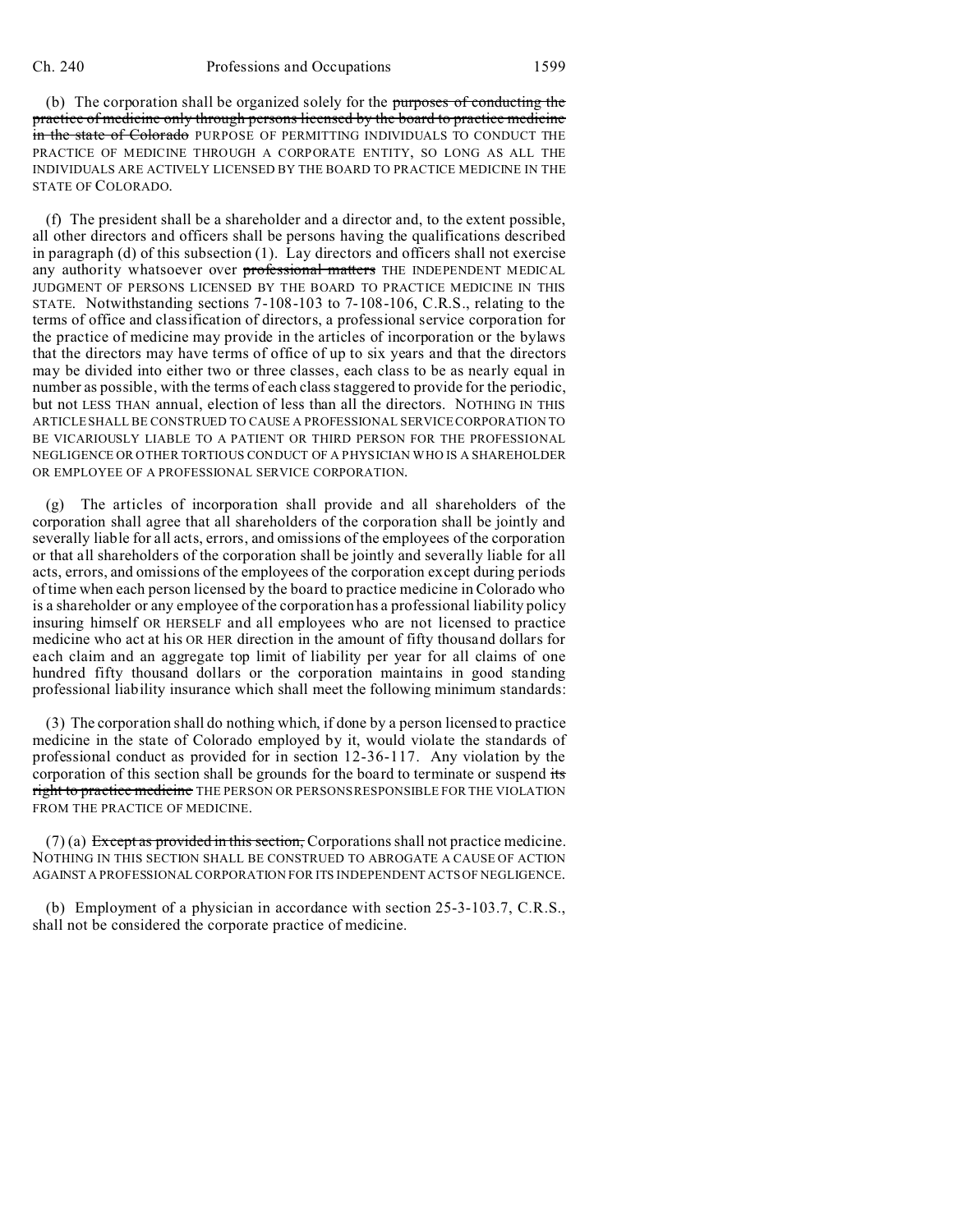**SECTION 3.** 12-36-117 (1) (m), Colorado Revised Statutes, is amended to read:

**12-36-117. Unprofessional conduct.** (1) "Unprofessional conduct" as used in this article means:

(m) (I) Except as otherwise provided in section 25-3-103.7 and section 25-3-314, C.R.S., practicing medicine as the partner, agent, or employee of, or in joint adventure with, any person who does not hold a license to practice medicine within this state, or practicing medicine as an employee of, or in joint adventure with, any partnership or association any of whose partners or associates do not hold a license to practice medicine within this state, or practicing medicine as an employee of or in joint adventure with any corporation other than a professional service corporation for the practice of medicine as defined DESCRIBED in section 12-36-134. Any licensee holding a license to practice medicine in this state may accept employment from any person, partnership, association, or corporation to examine and treat the employees of such person, partnership, association, or corporation.

(II) (A) NOTHING IN THIS PARAGRAPH (m) SHALL BE CONSTRUED TO PERMIT A PROFESSIONAL SERVICES CORPORATION FOR THE PRACTICE OF MEDICINE, AS DESCRIBED IN SECTION 12-36-134, TO PRACTICE MEDICINE.

(B) NOTHING IN THIS PARAGRAPH (m) SHALL BE CONSTRUED TO OTHERWISE CREATE AN EXCEPTION TO THE CORPORATE PRACTICE OF MEDICINE DOCTRINE.

**SECTION 4.** 13-64-202 (4), Colorado Revised Statutes, is amended to read:

**13-64-202. Definitions.** As used in this part 2, unless the context otherwise requires:

(4) (a) "Health care professional" means any person licensed in this state or any other state to practice medicine, chiropractic, nursing, physical therapy, podiatry, dentistry, pharmacy, optometry, or other healing arts. The term includes any professional corporation or other professional entity comprised of such health care providers as permitted by the laws of this state.

(b) Repealed.

(c) NOTHING IN THIS SUBSECTION (4) SHALL BE CONSTRUED TO CREATE AN EXCEPTION TO THE CORPORATE PRACTICE OF MEDICINE DOCTRINE.

**SECTION 5.** 13-64-403 (12) (a), Colorado Revised Statutes, is amended to read:

**13-64-403. Agreement for medical services - alternative arbitration procedures - form of agreement - right to rescind.** (12) For the purposes of this section:

(a) (I) "Health care provider" means any person licensed or certified by the state of Colorado to deliver health care and any clinic, health dispensary, or health facility licensed by the state of Colorado. The term includes any professional corporation or other professional entity comprised of such health care providers as permitted by the laws of this state.